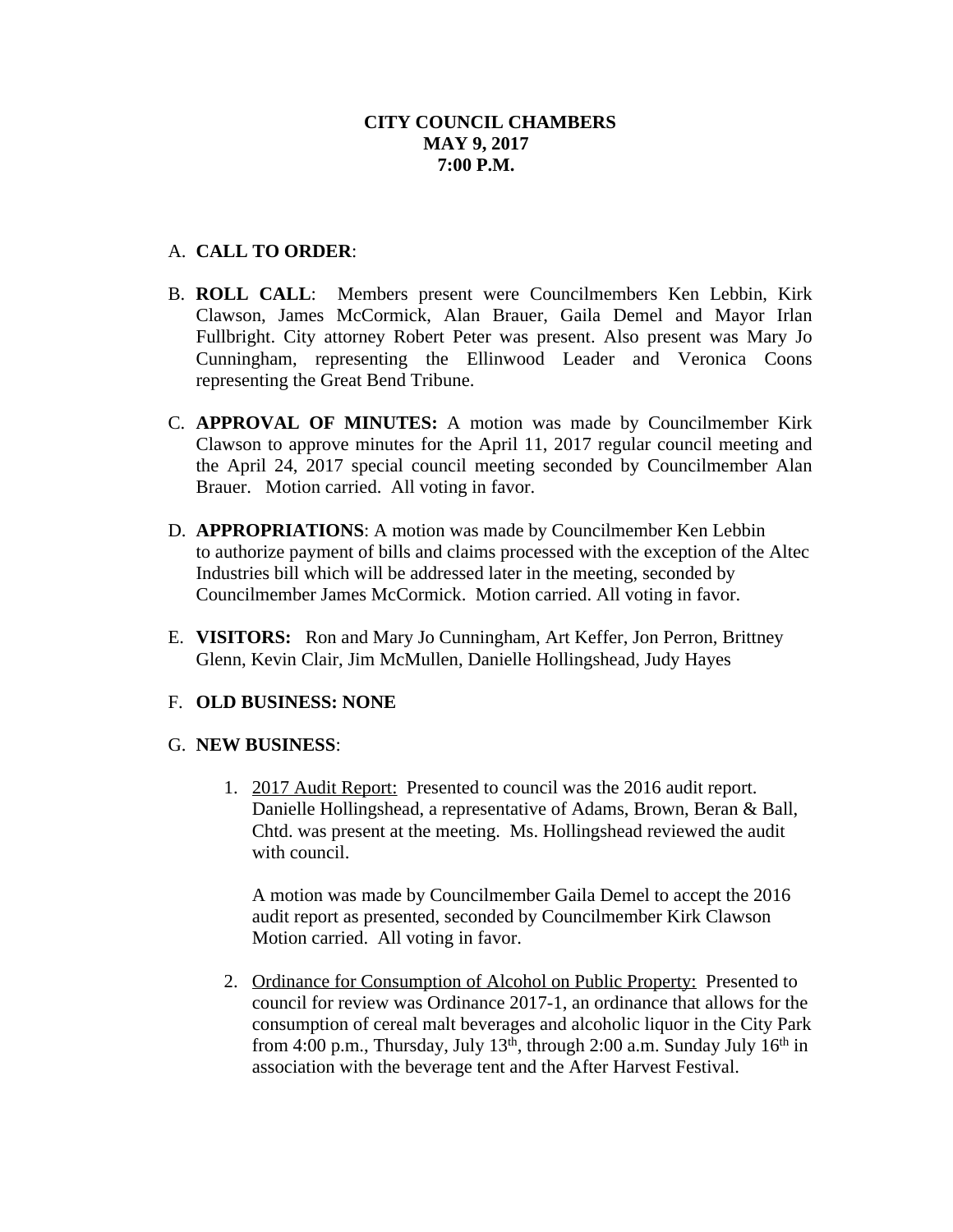A motion was made by Councilmember Gaila Demel to approve Ordinance 2017-1, an ordinance exempting certain following described property, the title of which is vested in the City of Ellinwood, Kansas to permit the consumption of alcoholic liquor and cereal malt beverages theron, as authorized by charter ordinance No. 5 of said city and establishing the time when such exemption shall be effective. Councilmember Alan Brauer seconded the motion. Motion carried. All voting in favor.

3. Kansas Sidewinders Cereal Malt Beverage Application: Presented to council was an application for a cereal malt beverage license submitted by the Kansas Sidewinders MC for operation of a beverage tent at the After Harvest Festival beginning Thursday, July  $13<sup>th</sup>$  at 4:00 p.m. through midnight on Saturday, July 15<sup>th</sup>.

A motion was made by Councilmember Alan Brauer to approve the cereal malt beverage application for operation of a beverage tent by the Kansas Sidewinders MC at the After Harvest Festival for Thursday July 13<sup>th</sup> beginning at 4:00 p.m. through midnight on Saturday, July 15<sup>th</sup>. Motion seconded by Councilmember Demel. Motion carried. All voting in favor.

4. Additional Cost of Digger Truck Overhaul: In December 2016, council approved a quote in the amount of \$33,649.86 for rebuilding the hydraulic system on the electric department digger truck. Staff explained the quote also stated that additional costs could be incurred if more parts are found that need to be replaced than could be seen from the initial inspection. Staff explained there was a substantial increase in expenses to fix numerous unforeseen problems. The amount of the increased cost, including sales tax is \$11,884.99.

A motion was made by Councilmember James McCormick to approve the additional cost of \$11,884.99 for the digger truck rebuild, seconded by Councilmember Ken Lebbin. Motion carried. All voting in favor.

5. Election of Council President: As provided in the Ellinwood City Code, the City Council shall annually elect one of their own body, as "President of the Council." The Council President shall preside at all meetings of the Council in the absence of the Mayor.

A motion was made by Councilmember Kirk Clawson nominating Councilmember Alan Brauer as Council President, seconded by Councilmember Ken Lebbin. Motion carried. All voting in favor.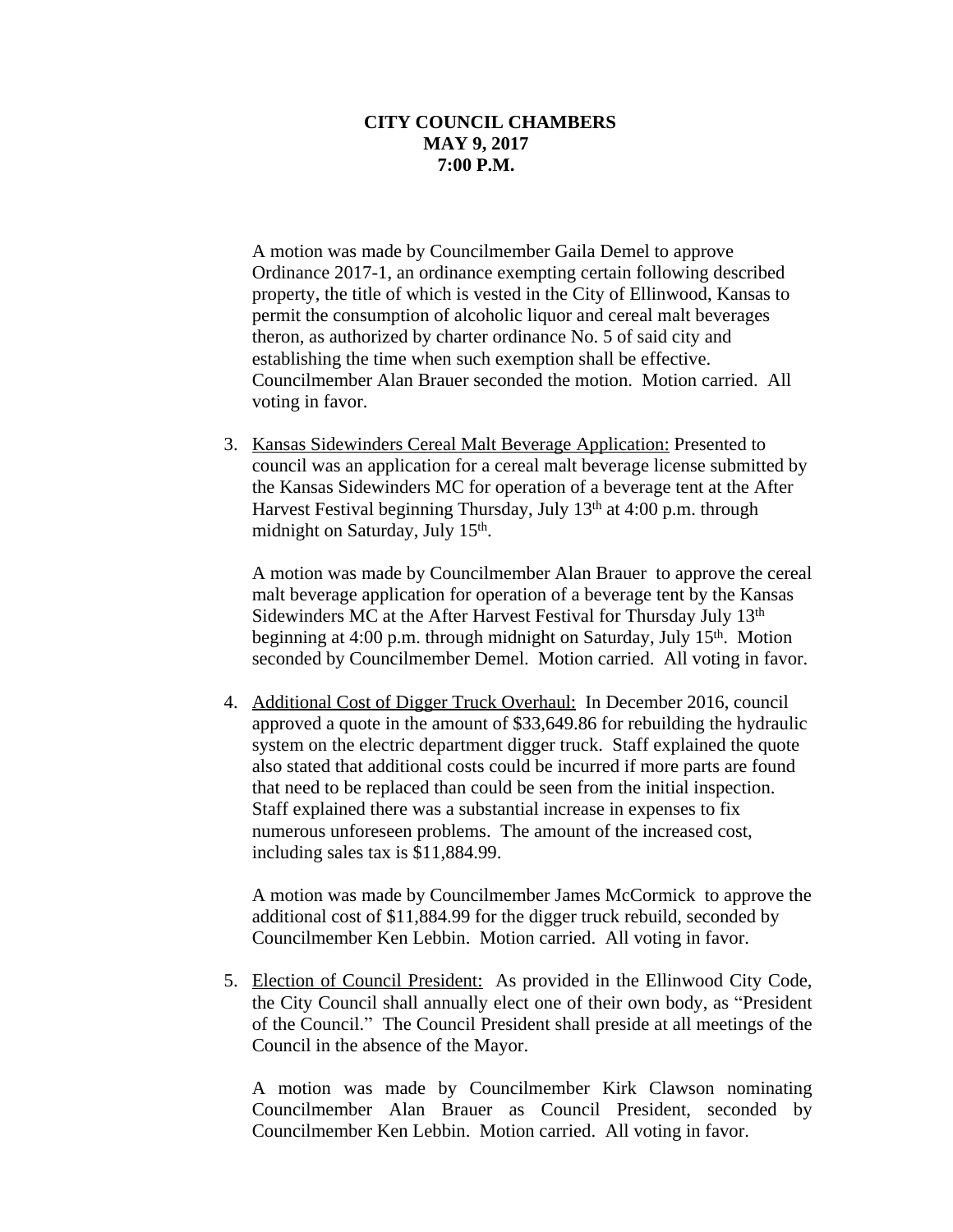6. Designation of Official Depository: Each year the Mayor designates, with the consent of council, the institutions that may serve as depositories for City funds. The institutions recommended for this designation are:

Sunflower Bank, N.A. Community Bank of the Midwest

A motion was made by Councilmember Gaila Demel accepting the designations as recommended by Mayor Irlan Fullbright, seconded by Councilmember Kirk Clawson. Motion carried. All voting in favor.

7. Designation of Official Newspaper: Each year the Mayor shall designate, with the consent of Council, the official newspaper for publication of city notices. The Ellinwood Leader is the only operating newspaper in Ellinwood and is recommended for designation as the official newspaper. Staff suggested designating the Great Bend Tribune as an alternate official newspaper.

A motion was made by Councilmember Ken Lebbin accepting the designation of the Ellinwood Leader as primary official newspaper and the Great Bend Tribune as an alternate official newspaper, seconded by Councilmember Gaila Demel. Motion carried. All voting in favor

8. Appointment of Fire Committee: Each year the Mayor appoints two members of the council to represent the City in discussion with the two townships for contractual services to the fire district. This appointment is subject to council approval. Generally, the townships each pay 1/3 of the operating costs plus ½ of the direct rural equipment costs.

Mayor Fullbright recommends appointment of Councilmembers Alan Brauer and James McCormick to the Fire Committee. A motion was made by Councilmember Kirk Clawson to accept the appointments as submitted by Mayor Irlan Fullbright, seconded by Councilmember Gaila Demel. Motion carried. All voting in favor.

9. Executive Session for Non-Elected Personnel: An executive session is requested for discussion of non-elected personnel. A motion was made by Councilmember Ken Lebbin to adjourn into executive session for twenty (20 ) minutes for discussion of non-elected personnel, with Robert Peter, city attorney, Chris Komarek, interim city administrator and Kim Schartz, city clerk present and that the council meeting will reconvene in the council chambers, seconded by Councilmember James McCormick.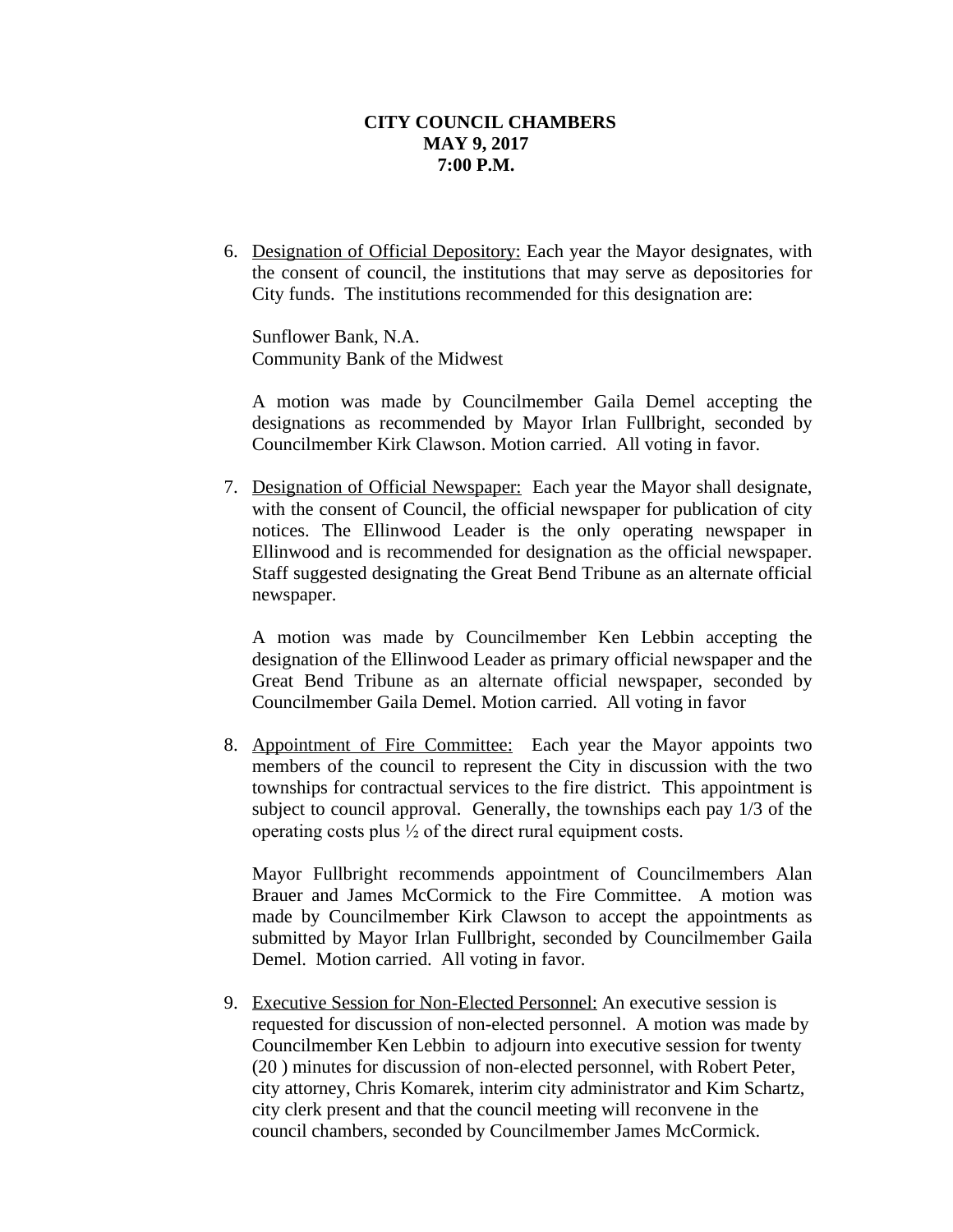Motion carried. All voting in favor. The governing body recessed into executive session at 7:25 p.m.

Meeting reconvened at 7:45 p.m. No action taken. A motion was made by Councilmember Alan Brauer to adjourn into executive session for an additional fifteen (15) minutes for discussion of non-elected personnel, with Robert Peter, city attorney, Chris Komarek, interim city administrator and Kim Schartz, city clerk present and that the council meeting will reconvene in the council chambers, seconded by Councilmember Gaila Demel. Motion carried. All present voting in favor. The governing body recessed into executive session at 7:50 p.m.

Meeting reconvened at 8:05 p.m, No action taken.

10. Annual Appointment of Department Directors: As provided by City Code, the Mayor, with consent of council, may appoint the city officers/directors.

A motion was made by Councilmember Kirk Clawson to offer an employment agreement to Chris Komarek for the position of City Administrator, beginning May 15, 2017 with an annual salary of \$62,500 and a \$350 per month car allowance. Also provided in the agreement is 6 months of severance pay in the event of termination without cause. The employment agreement is subject to agreement by Chris Komarek. Motion seconded by Councilmember Gaila Demel. Motion carried. All voting in favor.

The following Department Directors are recommended for appointment:

| Kevin Clair             | Street & Parks Superintendent               |
|-------------------------|---------------------------------------------|
| Jon Perron              | <b>Electric Distribution Superintendent</b> |
| James McMullen          | <b>Electric Production Superintendent</b>   |
| Art Keffer              | Chief of Police                             |
| Kim Schartz             | City Clerk                                  |
| Janice Birzer           | <b>City Treasurer</b>                       |
| <b>Robert Peter</b>     | <b>City Attorney</b>                        |
| Jane Isern              | Municipal Judge                             |
| Chris Komarek           | Fire Chief                                  |
| <b>Brittney Glenn</b>   | <b>EMS</b> Director                         |
| Chris Komarek           | City Administrator                          |
| <b>Spencer Proffitt</b> | Water/Wastewater Superintendent             |